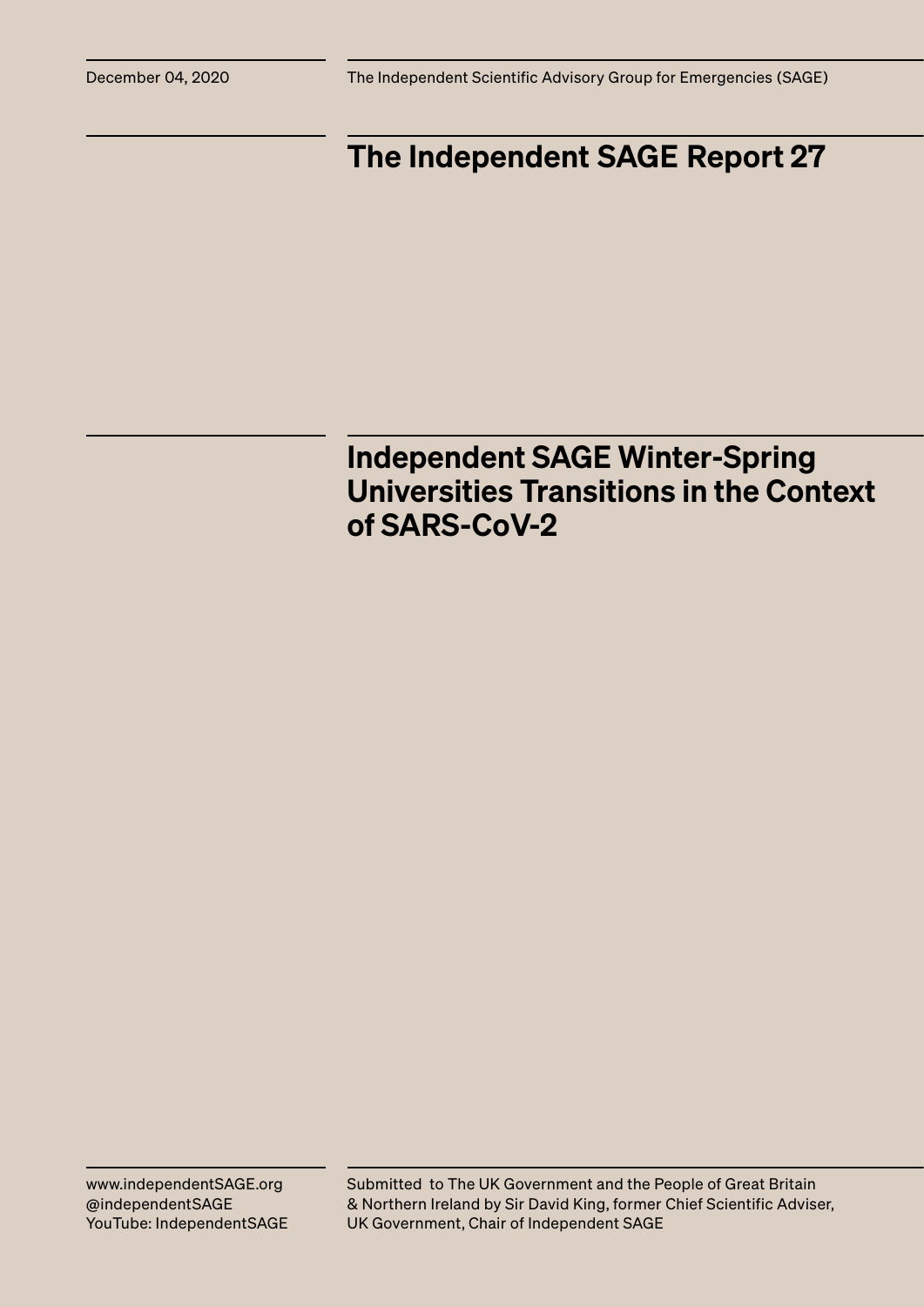#### **Independent SAGE Winter-Spring Universities Transitions in the Context of SARS-CoV-2**

#### **1. Context**

The Department for Education 'student travel window' [guidance](https://www.gov.uk/government/publications/higher-education-reopening-buildings-and-campuses/student-movement-and-plans-for-the-end-of-autumn-2020-term) published on 11<sup>th</sup> November 2020 is currently being enacted, between 3<sup>rd</sup> and 9th December. The guidance was [leaked online,](https://twitter.com/markmleach/status/1326149145984372742) contains key omissions (e.g., nothing about January's return; nothing stated about travel or testing for staff**,**  very little on international students) as well as key messaging inconsistencies (e.g., it says nothing about the risk of contracting the virus while travelling after ending a period of self-isolation, except "only use public transport" if there is "no other option" while at the same time [promotes train travel](https://twitter.com/educationgovuk/status/1326436918096236544) online). The published guidance also came too late and fell far short of the stated aim to reduce the risk of student travel in December. Yet Michelle Donelan, Minister of State for Universities, said on BBC Radio 4 11.11.20, "SAGE warned in their advice to us on Higher Education *months ago* of the fact that the mass movement of students back for Christmas was a consideration."

The DfE guidance recommended testing to "support" the return home of students but this has already proved highly variable in terms of approach (e.g., from use of inhouse facilities and lighthouse labs to private outsourcing). The efficacy of the tests being widely has been subject to [much concern](https://blogs.bmj.com/bmj/2020/12/01/margaret-mccartney-christmas-covid-19-testing-for-students-needs-independent-oversight/) regarding the percentage false negative results which undermines the reassurance they are designed to give ahead of travelling home. We [do not know](https://www.bbc.co.uk/news/education-55106312) how many universities are actually offering testing; how many students can access testing if wanted; how many students are taking up the offer of testing, or "[how they will react to positive or negative results, among many other things.](https://www.theguardian.com/commentisfree/2020/dec/01/uk-students-tests-coronavirus-testing-university-false-negative-results?CMP=fb_cif)" Finally, the logistics of testing thousands of people "in such a small timeframe – while following social distancing rules" is ["extremely challenging"](https://www.theguardian.com/education/2020/nov/28/christmas-covid-testing-for-uk-students-a-recipe-for-chaos-says-union?CMP=Share_iOSApp_Other).

While a Covid-19 vaccine is closer to being realised, it is highly unlikely that university staff and students will be vaccinated before Easter. We do not know what the impact will be of the 'student travel window' and the Christmas break on numbers of infections in January. Thus, Independent SAGE maintains its position to **keep universities open safely by maximising remote learning** except practice-based courses – in addition to reducing the risks of transmission in enclosed indoor spaces – until Easter 2021. We set out the reasons below and **consider January in more detail in Section 3**.

#### **2. Ten benefits of remote learning for 'Covid-Secure' Universities January-Easter 2021**

- 1. It makes residential bubbles possible. In-person teaching breaches residential bubbles.
- 2. It reduces the risks of simply not knowing what the rates of transmission in 'Covid-Secure' classrooms might be because we do not know how many asymptomatic students pass the infection to each other (if not staff).
- 3. It enables students to choose where to live and learn in lockdown, and how they want to reduce isolation and protect their well-being (e.g., at their term-time address, return home)
	- a. We know that developing good friendships is [important to students' wellbeing and](https://journals.sagepub.com/doi/abs/10.1177/0743558407306344)  [adjustment to university,](https://journals.sagepub.com/doi/abs/10.1177/0743558407306344) but also tha[t course friendships and relationships with personal](https://www.tandfonline.com/doi/abs/10.1080/03075070500340036)  [tutors are less significant](https://www.tandfonline.com/doi/abs/10.1080/03075070500340036) than friends made through accommodation. We also have evidence that **online and in-person** modalities are equally effective in supporting **student** [learning.](https://journals.sagepub.com/doi/10.1177/2373379920963660) A [Higher Education Policy Institute poll](https://www.hepi.ac.uk/2020/12/03/new-poll-finds-a-decline-in-student-mental-health-but-growing-satisfaction-with-online-learning/) published on 3.12.20 found "a decline in student mental health but growing satisfaction with online learning".
	- b. Universities in countries with (far) fewer cases but no fees are fully online or can choose how to teach and study.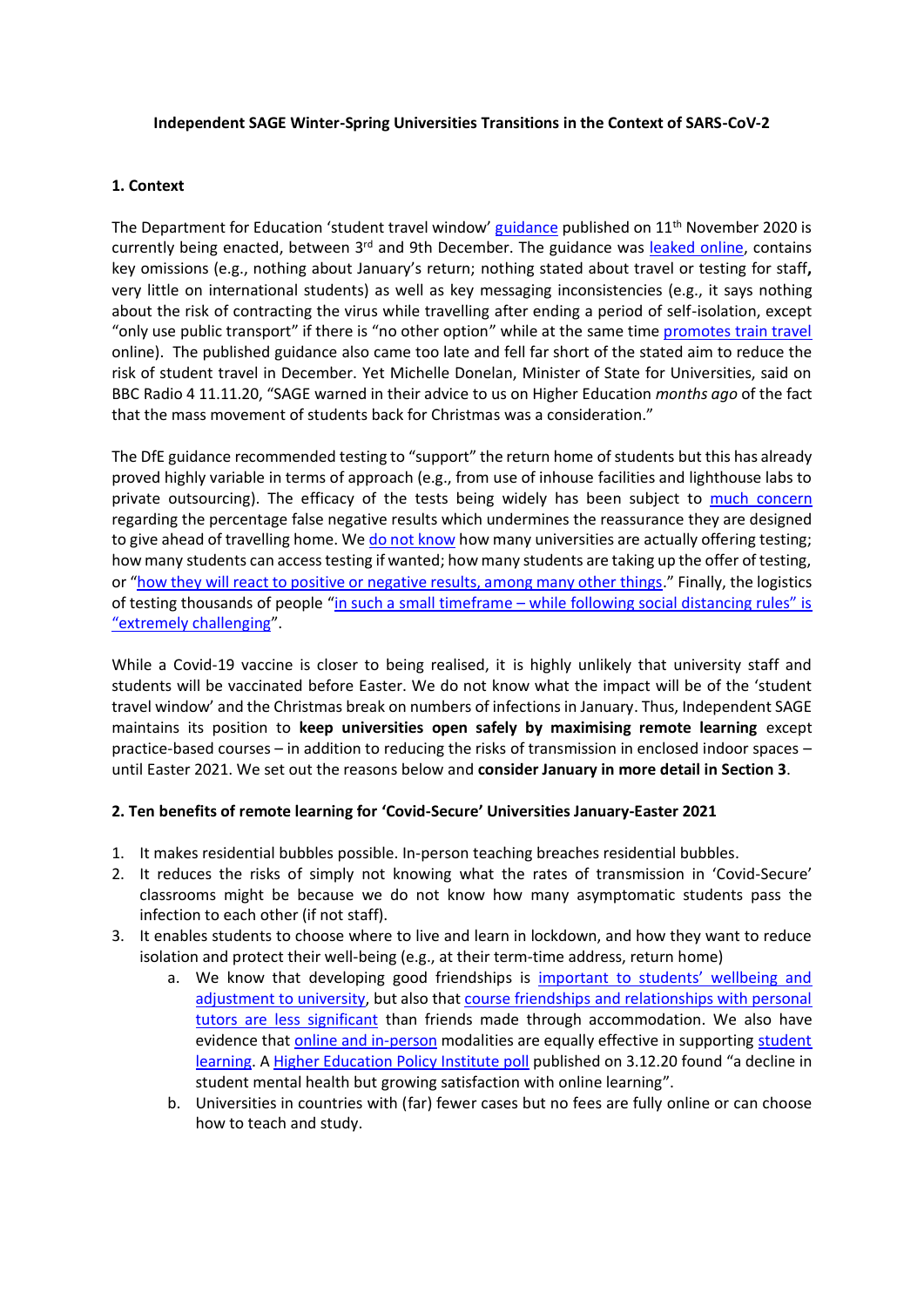- c. There are numerous accounts [\(before](https://twitter.com/DannyHatters/status/1169864124274106368) and [during](https://twitter.com/PlashingVole/status/1334131595536703488) the pandemic) of students choosing to learn remotely (e.g., watching a live stream or a recording) even when in-person classes are offered and when students are living at their term-time address.
- 4. It removes mixed messages that students should "not travel home" or "move between their permanent home and student home" but should make thousands of daily journeys for in-person teaching.
- 5. It aligns with SAGE advice on 3.9.20 relevant to tiers, lockdowns, and travel mitigations: "Students or staff may live in a different geographic region to their university, which may have different restrictions depending on prevalence. Flexibility will be required … to engage remotely if they are unable or unwilling to travel due to restrictions, [without] actual or perceived pressure to continue to attend campus if this contravenes restrictions."
	- a. It removes mixed messages about working from home "if you can."
- 6. It prevents concentrated periods of mass movement at the start/end of term and enables phased travel, as recommended by Independent SAGE across all of our Universities statements.
	- a. It removes concentrated windows of travel that can be prohibitive for 0.5M international students, alongside the issue of [students being able to afford COVID tests.](https://globalcomment.com/the-outrageous-expenses-of-going-home-international-students-in-the-uk-stuck-due-to-covid-test-costs/)
- 7. It reduces community transmission: "[Universities have been a major hub of community](https://www.thelancet.com/journals/lancet/article/PIIS0140-6736(20)32350-3/fulltext)  [transmission and should move to online teaching where possible](https://www.thelancet.com/journals/lancet/article/PIIS0140-6736(20)32350-3/fulltext)".
- 8. It increases the safety of those at universities who cannot work or study remotely (fewer bodies to distance from).
- 9. It reduces the uncertainty, last minute reorganization, inefficiencies of blended/dual and enables *planning* (e.g., to Easter).
- 10. It reduces actual student cases and unknown long COVID consequences[. An ONS pilot study across](https://wonkhe.com/blogs/did-students-and-universities-squeeze-through-the-pitfalls-of-the-pandemic/)  [four universities found 17% student reporting having had COVID.](https://wonkhe.com/blogs/did-students-and-universities-squeeze-through-the-pitfalls-of-the-pandemic/)

#### **3. January**

On December 2<sup>nd</sup> th[e Government published advice](https://www.gov.uk/government/publications/higher-education-reopening-buildings-and-campuses/students-returning-to-higher-education-from-spring-term) on students returning to higher education in the spring term. The key elements of this were that (a) the return should be staggered over five weeks to minimise risks from mass movement; (b) practical and placement students should return first; (c) students should not be encouraged to return to term-time accommodation until in-person teaching resumes; (d) all students should be offered testing on their return, and (e) that all HE providers should work with their local authority in order to consider how mass asymptomatic testing will help students.

Independent SAGE endorses a policy of staggering the return to University. However, if students are asked to delay their return, they should be **compensated by the government** for any accommodation charges in the period before they return to campus. Additionally, enabled by our policy of maximising remote learning, Independent SAGE [recommends](https://www.independentsage.org/independent-sage-statement-on-university-winter-term-2020-and-winter-spring-transitions-in-the-context-of-sars-cov-2/) that, from January, **students should be offered the choice** of whether to live on campus, in their university accommodation, or at home elsewhere and to learn online from either location, with no detriments (financial or otherwise). This policy needs to be announced without delay, particularly in order to save overseas students the costs of booking (and then cancelling) return travel. The Government guidance remains weak regarding this group of students e.g., it states that students requiring self-isolation should use public transport as a last resort. We recommend that universities organise transport for returning students who need to self-isolate and more generally **offer safe transport** to all their students.

Finally, while in principle we agree with a policy of mass testing of students on their return to campus, and that this testing should be carried out in conjunction with local NHS and public health structures, Independent SAGE calls for UUK to provide and publish a comprehensive evaluation of the pre-break testing process in order to inform a clearer, more consistent and maximally effective testing program for January and beyond.